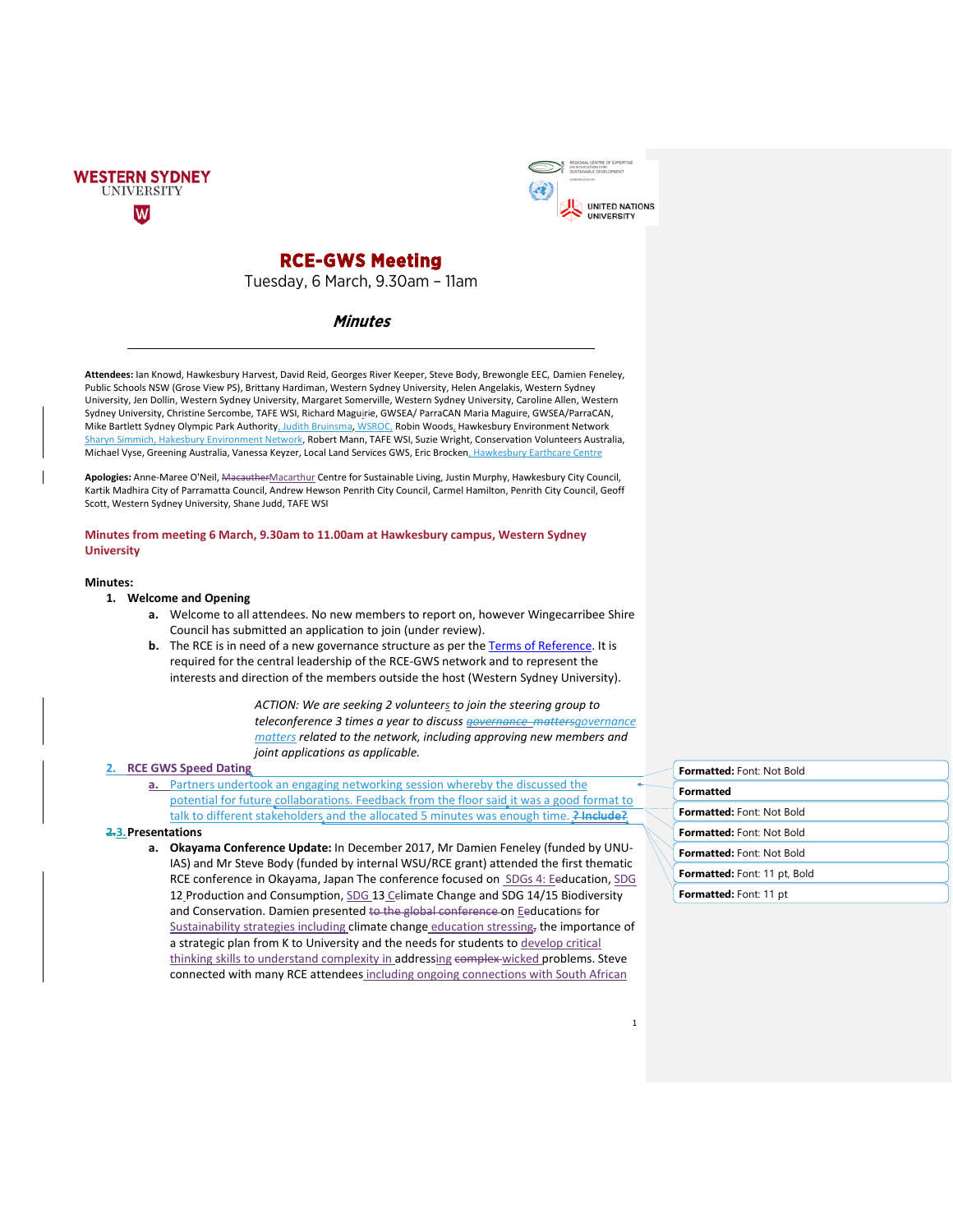



Environmental Education Centres and -gaining ideas for a strategic approach to his school to incorporate the SDGs into BEEC. He also and also filmed ing short interviews which can be found on our RCE-GWS Facebook page. Both Damien and Steve had a day with Both attending 2 localOkayama schools whereby they have strengthened their connections and collaborations for future work via the schools network.

**b. UNU RCE Service Centre Update:** Dr Philip Vaughter connected via a live Zoom session to provide an update on the UNU-RCE plans for 2018. A call has gone out to all RCEs to apply to host both the regional conference and global conference. RCE-GWS is putting a bid in to host the 2018 Asia-Pacific conference at the University this year. After the 10th Asia-Pacific Meeting in New Delhi 2017, the Asia-Pacific Coordinating Committee proposed to develop a repository or publication series containing Asia-Pacific RCE case studies starting with those presented at the Asia-Pacific RCE Symposium on "SDGs: From Goals to Action". There is opportunity for partners to submit case studies. The RCE Service Centre is working on updating their website to make navigation and searching easier for better inter-RCE collaboration. See-their website: <https://www.rcenetwork.org/portal/>

#### **3.4.Other Business**

- **a. Hawkesbury Wetlands:** Hawkesbury Environment Network have been advocating for change in local wetlands after the combined impact of the drought and illegal drainage caused widescale carp, eel and bird deaths. Hhigh levels of contamination and nutrient loads were recently discovered. Join their Facebook group to follow the updates <https://www.facebook.com/groups/611883465646695/about/>
	- **a.** Futher reading ABC article[: http://www.abc.net.au/news/2018-02-](http://www.abc.net.au/news/2018-02-14/hundreds-of-dead-rotting-fish-washed-up-in-sydney-lagoon/9444912) [14/hundreds-of-dead-rotting-fish-washed-up-in-sydney-lagoon/9444912](http://www.abc.net.au/news/2018-02-14/hundreds-of-dead-rotting-fish-washed-up-in-sydney-lagoon/9444912) and 7 News Video[: https://www.facebook.com/7newssydney/videos/2004421752915281/](https://www.facebook.com/7newssydney/videos/2004421752915281/)
- **b. Asia Pacific RCE Bid:** Western Sydney University/RCE Greater Western Sydney are submitting a formal bid to host the 11<sup>th</sup> Asia-Pacific RCE Conference. If successful, the conference will be held 25 – 27 September 2018 at our Parramatta City campus with spots available for our stakeholders to attend and participate. An official announcement will be made if we are successful later in the year.
- **c. Youth SDG Challenge – "Youth for the Goals":** Led by Ms Brittany Hardiman (A-P Youth Leader) and Ms Emmy Rusadi (RCE Yogyakarta, A-P Deputy Youth Leader), we have commenced our first Asia-Pacific Youth SDG Challenge in February. Youth across the globe will focus on SDG 13: Climate Action and SDG 14: Life Below Water to mobilise onground activities in their local region. The SDG Challenge has had 31 creative and engaging youth project from 12 RCE's and 3 other projects from UNSECO. Projects range from youth camps, school expos and forums, forest nurseries, rubbish clean ups, filming of documentaries and more. Projects will run until mid-August, with a global virtual youth conference scheduled online for the week of 24 September where participating youth will have the opportunity to share their projects. RCE partners are invited to get involved in the conference.
- **d. Western Sydney Clips:** The Sustainable Futures team have put together some updated clips which our network partners are free to use.
	- i. Western Sydney Matters: [https://youtu.be/Th4S2yp\\_9iw](https://youtu.be/Th4S2yp_9iw)
	- ii. RCE-GWS: <https://youtu.be/Cbu-SpP1wM0>
- **e. Upcoming Events:**

**Formatted:** No underline, Font color: Auto **Formatted:** Indent: Left: 2.54 cm, No bullets or numbering